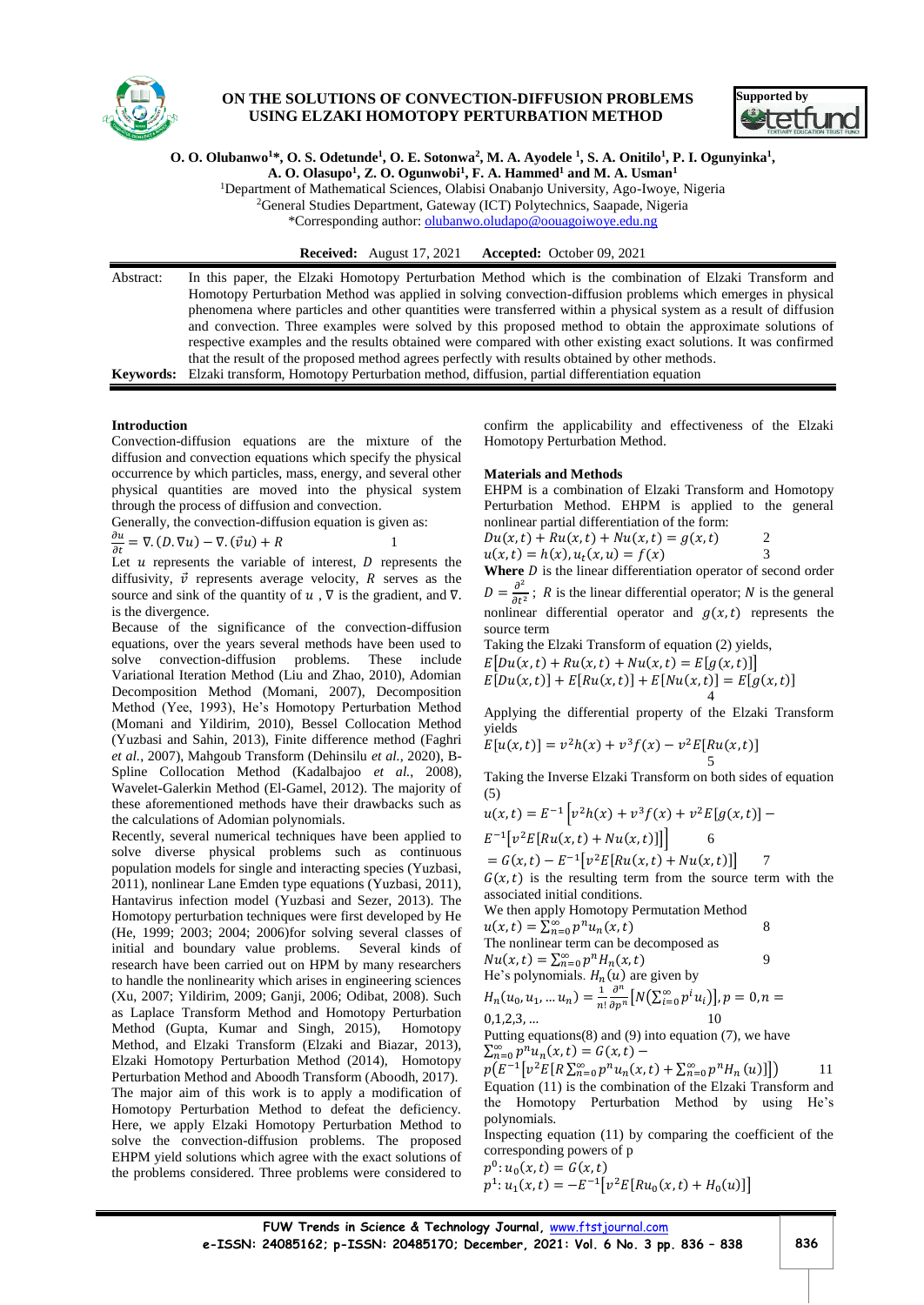$$
p^{2}: u_{2}(x,t) = -E^{-1}[v^{2}E[Ru_{1}(x,t) + H_{1}(u)]]
$$
  

$$
p^{3}: u_{3}(x,t) = -E^{-1}[v^{2}E[Ru_{2}(x,t) + H_{2}(u)]]
$$
 12

#### **Results and Discussion**

Here, we demonstrate the applicability of the Elzaki Homotopy Perturbation Method by applying it to solve some convection-diffusion problems *Example 1*

Solve the Diffusion-Convection problem (Dehinsilu *et al*., 2020)

$$
\frac{\partial u}{\partial t} = \frac{\partial^2}{\partial x^2} - u
$$
  
With the initial condition  $U(x, 0) = x + e^{-x}$ 

Taking the Elzaki Transform on both sides of equation (13)  $E\left[\frac{\partial u}{\partial t}\right]$  $\left[\frac{\partial u}{\partial t}(x,t)\right] = E\left[\frac{\partial^2}{\partial x^2} - u\right]$  14

$$
T\left[\frac{(x, v)}{v} - vu(x, 0)\right] = E\left[\frac{\partial^2}{\partial x^2} - u\right]
$$

$$
T\left[u(x, u)\right] = v^2 u(x, 0) + vE\left[\frac{\partial^2}{\partial x^2} - u\right]
$$

Substituting the initial condition

$$
E[u(x,t)] = v^2(x + e^{-x}) + vE\left[\frac{\partial^2}{\partial x^2} -
$$

 $\boldsymbol{u}$ 

Taking the inverse Eizaki Transform,  

$$
u(x,t) = E^{-1}[v^2(x + e^{-x})] + E^{-1}[vE(\frac{\partial^2}{\partial x^2} - u)] \quad 15
$$

Applying Homotopy Perturbation Method,

 $u(x,t) = \sum_{n=0}^{\infty} p^n u_n(x,t)$  16

Substituting equation 
$$
(16)
$$
 into  $(15)$ 

 $\sum_{n=0}^{\infty} p^n u_n(x,t) = (x + e^{-x}) +$  $pE^{-1}[vE(\sum_{n=0}^{\infty} p^n u_n xx(x,t)) - L(\sum_{n=0}^{\infty} p^n u_n (x,t))]$  17 Inspecting equation (17) and comparing the coefficients of the

corresponding powers of p  
\n
$$
p^0
$$
:  $u_0(x, t) = x + e^{-u}$   
\n $p^1$ :  $u_1(x, t) = -xt$   
\n $p^2$ :  $u_1(x, t) = \frac{xt^2}{2!}$   
\n...

Other components of  $u(x,t)$  can be obtained. The solution of equation (22) can be written by following the same procedure The series solution is obtained as:

18

$$
u(x,t) = u_0 + u_1 + u_2 + u_3 + \cdots
$$
  
\n
$$
u(x,t) = x + e^{-u} + (-xt) + \frac{xt^2}{2!} + \left(-\frac{xt^3}{3!}\right) + \cdots
$$
  
\n
$$
= e^{-x} + x \left(1 - t + \frac{t^2}{2!} - \frac{t^3}{3!} + \cdots \right)
$$
  
\nEquation (20) which is the solution of equation (13) can be

Equation (20) which is the solution of equation (13) can be written in a closed-form as

$$
u(x,t) = e^{-x} + xe^{-t}
$$
 21  
(31) express with the exact solution and it is the sum

Equation (21) agrees with the exact solution and it is the same as the result obtained in (Dehinsilu *et al*., 2020) *Example 2*

Consider the following diffusion-convection problem (Gupta *et al.*, 2015)

$$
\frac{\partial u}{\partial t} = \frac{\partial^2 u}{\partial x^2} - \frac{1}{4} u, x, t \in \mathbb{R}
$$
 22

With the initial condition 
$$
u(x, 0) = \frac{1}{2}x + e^{-\frac{2}{2}}
$$

Taking the Elzaki Transform on both sides of equation (22)

$$
\frac{\partial u}{\partial t} = E \left[ \frac{\partial^2 u}{\partial x^2} - \frac{1}{4} u \right]
$$
  

$$
\frac{T(x, u)}{v} = vu(x, 0) = E \left[ \frac{\partial^2 u}{\partial x^2} - \frac{1}{4} u \right]
$$

Substituting the initial condition x

$$
E[u(x, t) = v^2 \left(\frac{1}{2}x + e^{-\frac{x}{2}}\right) + vE\left[\frac{\partial^2 u}{\partial x^2} - \frac{u}{4}\right]
$$
 24  
Taking the Inverse Elzaki Transform on both sides of equation  
(24)yield

$$
u(x,t) = \left(\frac{x}{2} + e^{-\frac{x}{2}}\right) + E^{-1}\left[vE\left[\frac{\partial^2 u}{\partial x^2} - \frac{u}{4}\right]\right]
$$
 25

Applying Homotopy Perturbation Method

$$
u(x,t) = \sum_{n=0}^{\infty} p^n u_n(x,t)
$$
 26  
Substituting equation (26) into (25)  

$$
\sum_{n=0}^{\infty} p^n u_n(x,t) = \left(\frac{x}{2} + e^{-\frac{x}{2}}\right) +
$$
  

$$
pE^{-1} \left[ \nu E \left[ \sum_{n=0}^{\infty} p^n u_{nxx}(x,t) - \frac{1}{4} \sum_{n=0}^{\infty} p^n u_n(x,t) \right] \right]
$$
 27

Comparing the coefficients of the corresponding powers of P, we have

$$
p^{0}: u_{0}(x, t) = \frac{x}{2} + e^{-\frac{x}{2}}
$$
  
\n
$$
p^{1}: u_{1}(x, t) = \frac{x}{2} \left(-\frac{t}{4}\right)
$$
  
\n
$$
p^{2}: u_{2}(x, t) = \frac{x}{2} \frac{\left(\frac{t}{4}\right)^{2}}{2!}
$$
  
\n
$$
p^{3}: u_{3}(x, t) = \frac{x}{2} \frac{\left(-\frac{t}{4}\right)^{3}}{3!}
$$
  
\n
$$
\vdots
$$

Other components of  $u(x, t)$  can be obtained. The solution of equation (22) can be written by following the same procedure in the form

$$
u(x,t) = u + u_1 + u_2 + u_3 + \cdots
$$
  
\n
$$
= \left(\frac{x}{2} + e^{-\frac{x}{2}}\right) + \frac{x}{2} \left(-\frac{t}{4}\right) + \frac{x}{2} \frac{\left(\frac{t}{4}\right)^2}{2!} + \frac{x}{2} \frac{\left(-\frac{t}{4}\right)^3}{3!} + \cdots
$$
  
\n
$$
u(x,t) = \frac{x}{2} + e^{-\frac{x}{2}} - \frac{x}{2} \left(-\frac{t}{4}\right) + \frac{x}{2} \frac{\left(\frac{t}{4}\right)^2}{2!} - \frac{x}{2} \frac{\left(-\frac{t}{4}\right)^3}{3!} + \cdots
$$
  
\n
$$
u(x,t) = e^{-\frac{x}{2}} + \frac{x}{2} \left(1 - \frac{t}{4} + \frac{\left(\frac{t}{4}\right)^2}{2!} - \frac{\left(-\frac{t}{4}\right)^3}{3!} + \cdots\right)
$$
  
\n30

Equation (30) which is the solution of equation (22) can be written in a closed-form as

$$
u(x,t) = e^{-\frac{x}{2}} + \frac{x}{2}e^{-\frac{t}{4}}
$$

Equation (31) agrees with the exact solution of equation (22) and it is the same as the solution obtained (Gupta, Kumar, and Singh, 2015).

*Example 3*

Considering the following diffusion-convection problem (Gupta, Kumar and Singh, 2015)

$$
\frac{\partial u}{\partial t} = \frac{\partial^2 u}{\partial x^2} - \frac{\partial u}{\partial x} + uu_x - u^2 + u, x, t \in \mathbb{R}
$$
  
32  
With the initial conditions  $u(x, 0) = e^x$ 

Taking the Elzaki Transform on both sides of equation (32)

$$
E\left[\frac{\partial u}{\partial t}\right] = E\left[\frac{\partial^2 u}{\partial x^2} - \frac{\partial u}{\partial x} + uu_x - u^2 + u\right]
$$
  
\n
$$
T\frac{(x, t)}{v} - vu(x, 0) = E\left[\frac{\partial^2 u}{\partial x^2} - \frac{\partial u}{\partial x} + uu_x - u^2 + u\right]
$$
  
\n
$$
T(x, v) = v^2 u(x, 0) + vE\left[\frac{\partial^2 u}{\partial x^2} - \frac{\partial u}{\partial x} + uu_x - u^2 + u\right]
$$
  
\n
$$
E[u(x, t)] = v^2 u(x, 0) + vE\left[\frac{\partial^2 u}{\partial x^2} - \frac{\partial u}{\partial x} + uu_x - u^2 + u\right]
$$

 $\int \partial x^2$ Substitution the initial condition, we have

$$
E[u(x,t)] = v^2 e^x + vE\left[\frac{\partial^2 u}{\partial x^2} - \frac{\partial u}{\partial x} + uu_x - u^2 + u\right]
$$
  
Taking Inverse Elzaki Transform

$$
u(x,t) = e^x + E^{-1} \left[ vE \left[ \frac{\partial^2 u}{\partial x^2} - \frac{\partial u}{\partial x} + uu_x - u^2 + u \right] \right]
$$
  
Applying Homotopy Perturbation Method  

$$
u(x,t) = \sum_{n=0}^{\infty} p^n u_n(x,t)
$$
  
Substituting equation (35) into equation (34)  

$$
\sum_{n=0}^{\infty} p^n u_n(x,t) = e^x +
$$
  

$$
pE^{-1} \left[ vE[\sum_{n=0}^{\infty} p^n u_{nxx}(x,t) \sum_{n=0}^{\infty} p^n u_{nx}(x,t) + \right]
$$

$$
p_{1}^{(1)}\sum_{n=0}^{\infty} p^{n} u_{n}(x,t) \sum_{n=0}^{\infty} p^{n} u_{nx}(x,t) - \sum_{n=0}^{\infty} p^{n} u_{n}(x,t) \sum_{n=0}^{\infty} p^{n} u_{nx}(x,t) - (\sum_{n=0}^{\infty} p^{n} u_{n})^{2} + \sum_{n=0}^{\infty} p^{n} u_{n} u_{n}(x,t) = e^{x} + p E^{-1} [v E(\sum_{n=0}^{\infty} p^{n} u_{n}x(x,t)) - v E(\sum_{n=0}^{\infty} p^{n} u_{nx}(x,t)) +
$$